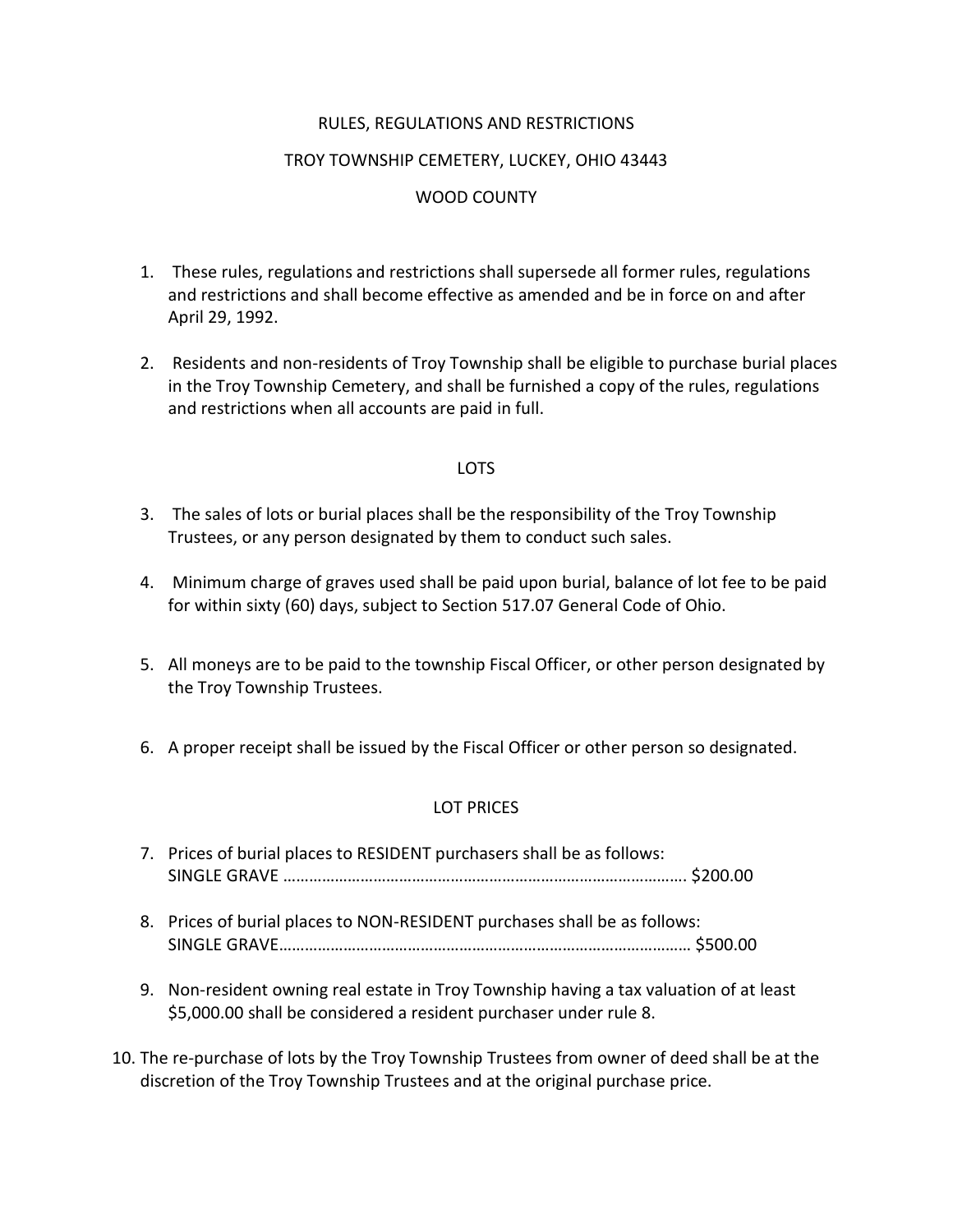- 11. The Trustees of Troy Township shall issue and deliver to the purchaser of a burial plot, a deed when all accounts are paid in full.
- 12. Joint deeds will be issued on at the discretion of the trustees.
- 13. A transfer of a deed by a RESIDENT TO A NON RESIDENT child shall be made for a transfer deed as per rule number 14. The burial of a NON RESIDENT CHILD on a plot owned by a resident shall be permitted with no additional charge.
- 14. A charge of \$10.00 per grave will be made for all transfers. All transfers are at the discretion of the Troy Township Trustees.

# MAINTENANCE OF GRAVE SITES

- 15. The Troy Township Trustees or their designate shall fill and level the surface of every grave to correspond to the general surface of the cemetery.
- 16. No permanent fixture shall be placed on the grave. Plants may be placed on the grave only on holidays. All winter wreaths, blankets, etc. must be removed by March 15<sup>th</sup>.
- 17. The use of glass containers, loose stone or fences I not permitted on graves.
- 18. The planting of trees, shrubbery, perennials or annual flowers in the cemetery by lot owners is no permitted.
- 19. All tombstones, markers, headstones or any other permanent fixture shall be placed only under the supervision of the trustees or person designate by them at a cost determined by size.
- 20. Foundations for all memorials shall be placed only under the supervision of the trustees or person designated by them.

20A. No foundation shall be placed under six (6) months after burial or the graves have been paid in full. No foundation shall be placed from November  $7<sup>th</sup>$ , through April  $7<sup>th</sup>$  or at the discretion of the trustees or person designated by them.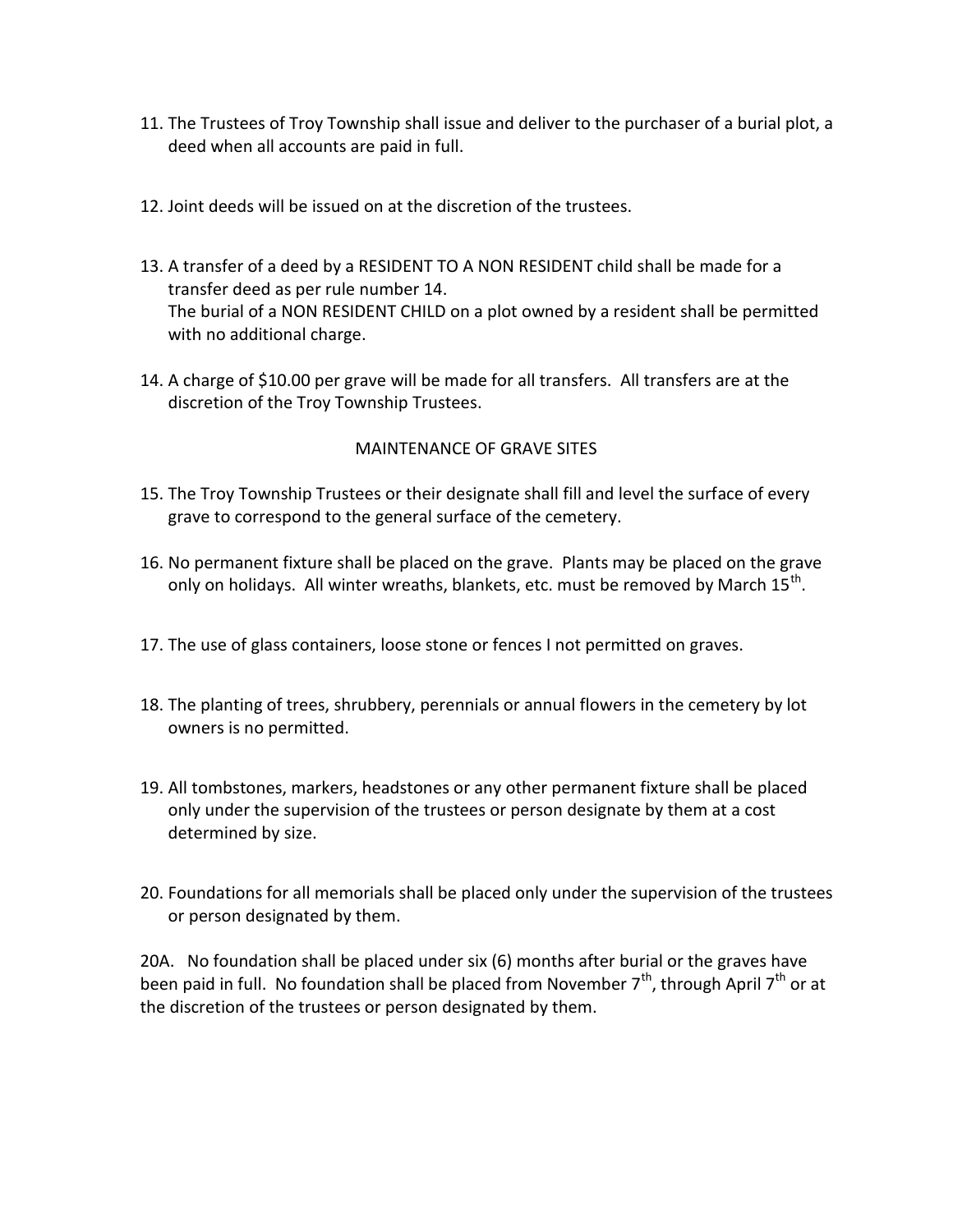- 21. Any tree, shrub, bush, plants, or any other article that may be a detriment to the general appearance or general maintenance of the cemetery, may be cut back or removed by the trustees, or by their direction.
- 22. Burial in potters field is to be made according to State Law governing such burials.
- 23. The cemetery will take all reasonable precautions to protect lot owners and the property rights of lot owners within the cemetery from loss or damage: but the cemetery distinctly disclaims all responsibility for control, and especially from damage caused by the elements, and acts of God, common enemy, thieves, vandals, strikers, mischief makers, explosions, unavoidable accidents, invasions, insurrections, riots, or order of any military or civil authority, whether the damage be direct or collateral, other than herein provided.
- 24. Violators shall be prosecuted to the full extent of the law.
- 25. The speed of any vehicle in not to exceed 10 miles per hour. Parking is permitted only on driveways. Care should be employed in parking so not to obstruct traffic. The cemetery shall be open to visitors and plot owners from on half hour prior to sunrise until one half hour after sunset. The trustees reserve the right to close if judgment dictates.

No pets are to run loose in the cemetery.

### GRAVE INTERNMENT FEES AND RULES

26. The Trustees of Troy Township or other persons designated by the, shall be notified of prospective burial at least forty-eight (48) hours before interring. Otherwise, they shall not be held responsible for delays.